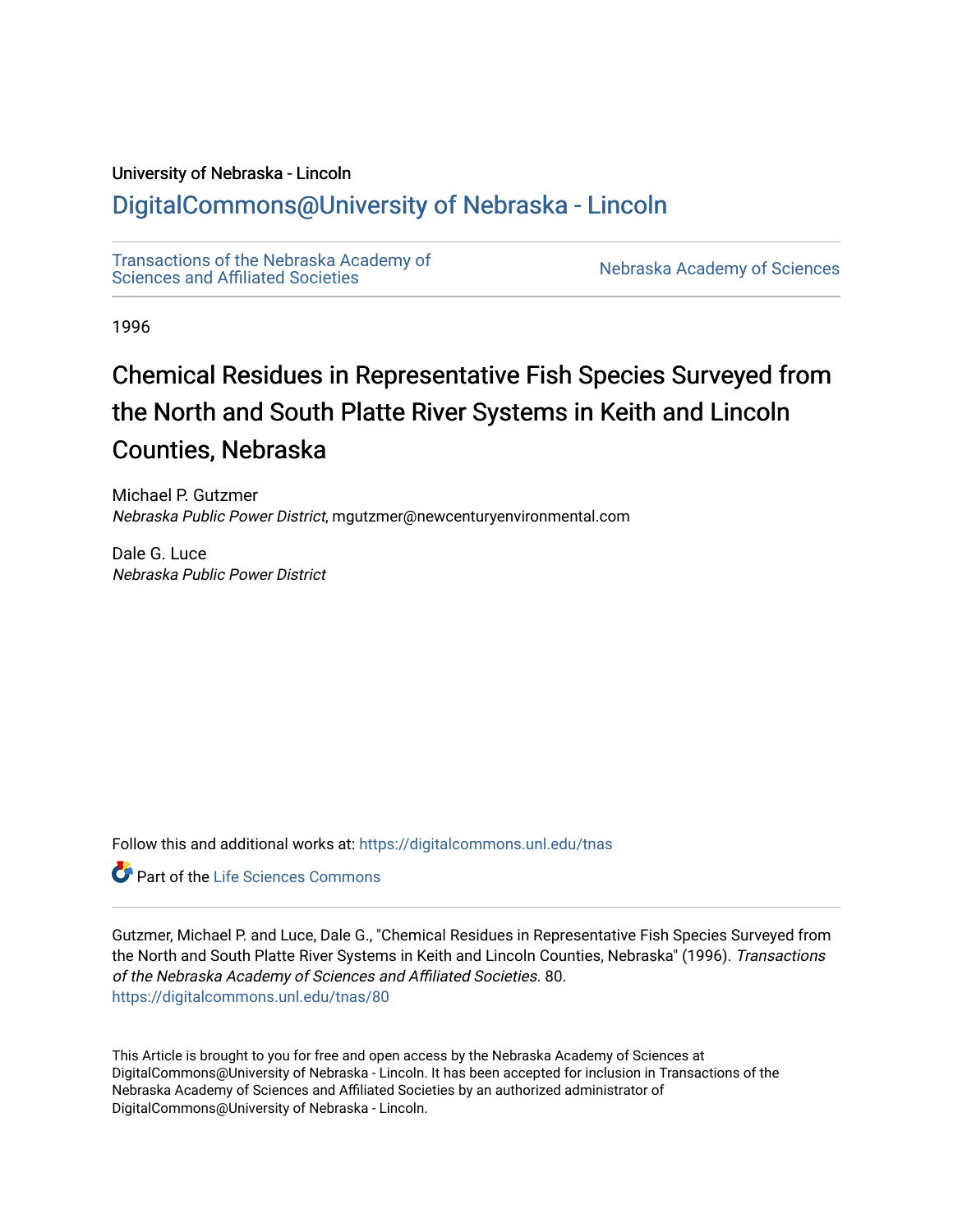# CHEMICAL RESIDUES IN REPRESENTATIVE FISH SPECIES SURVEYED FROM THE NORTH AND SOUTH PLATTE RIVER SYSTEMS

## IN KEITH AND LINCOLN COUNTIES, NEBRASKA

# Michael P. Gutzmer and Dale G. Luce

Nebraska Public Power District 141415th Street Columbus, Nebraska 68601

#### *ABSTRACT*

In 1993 and 1995 Nebraska Public Power District and Central Nebraska Public Power and Irrigation District sampled 18 and 16 sites in the North and South Platte river systems, respectively. Column- and bottom-feeding fish such as walleye, white bass, carp, and channel catfish were sampled and analyzed for the presence of total polychlorinated biphenyls (PCBs), total mercury, and a variety of pesticides. PCBs and total mercury exceeded EPA action levels in Lake Maloney and Sutherland Reservoir in both years. Lake McConaughy fish also exhibited PCBs in 1993 and elevated mercury levels in both years. Organochlorine pesticides and some of their derivatives showed up in all fish at all locations in 1995.

t t t

Polychlorinated biphenyls (PCBs) production lasted from 1929-1977 but they are exceptionally persistent in the environment, even more persistent than the chlorinated hydrocarbon insecticides (Cassarett and Doull, 1975; Ghirelli et al., 1983). PCBs are mixtures of up to 209 different compounds. PCBs have been used primarily as dielectric insulating materials in capacitors and transformers, plasticizers in plastic and rubber products, in paper manufacturing, and for other industrial purposes. The diversity of their use patterns, the large quantities used, and their stability have led to widespread occurrence of these compounds in soil and water.

The human-health effects of PCBs are well established. Fish from rivers throughout the United States have been found with PCB concentrations from 5 to 20 ppm (Cassarett and Doull, 1975). Investigations have shown that PCBs interfere with reproduction in phytoplankters. PCBs are lipophilic and very stable, which enables them to bioaccumulate in fish tissue, but longterm effects on organisms are unknown.

Mercury is another contaminant of concern that can bioaccumulate in fish tissue. Mercury is transported to aquatic ecosystems via surface runoff and through the atmosphere. It is complexed to organic and inorganic particles. Mercury in natural waterways is frequently methylated by microbes in the sediments (Bryan, 1976). Methyl mercury is also bioaccumulated in fish tissue.

The bioaccumulation of the insecticide dieldrin and other chlorinated hydrocarbons is well documented by environmental residue data. Bioaccumlation ratios relate organism residue level to environmental residue levels and are higher in aquatic ecosystems as opposed to terrestrial ecosystems. Investigations of uptake and accumulation of selected contaminants are fundamental to understanding the effects on specific organ systems in fish. Once absorbed, the contaminant is usually bound to a protein and transported by the blood to fatty tissue or to the liver for transformation and/or storage (Heath, 1995). The biological concentration factor (BCF) describes the extent to which external substances accumulate in aquatic organisms. It is a unitless value obtained by dividing the concentration in one or more of the tissues by the average concentration in the water. Veith et al. (1979) suggest the term "bioconcentration" be limited to the accumulation of a chemical directly from the water but exclude that obtained from food, while "bioaccumulation" would refer to accumulation from both food and water.

"Biomagnification" is best reserved for the process of acquiring a greater body burden from being at a higher trophic level. Of course, a fish may be "practicing" both bioconcentration directly from the water and biomagnification from eating lower on the food chain. It might be noted here that not all substances lend themselves to biomagnification. For example, mercury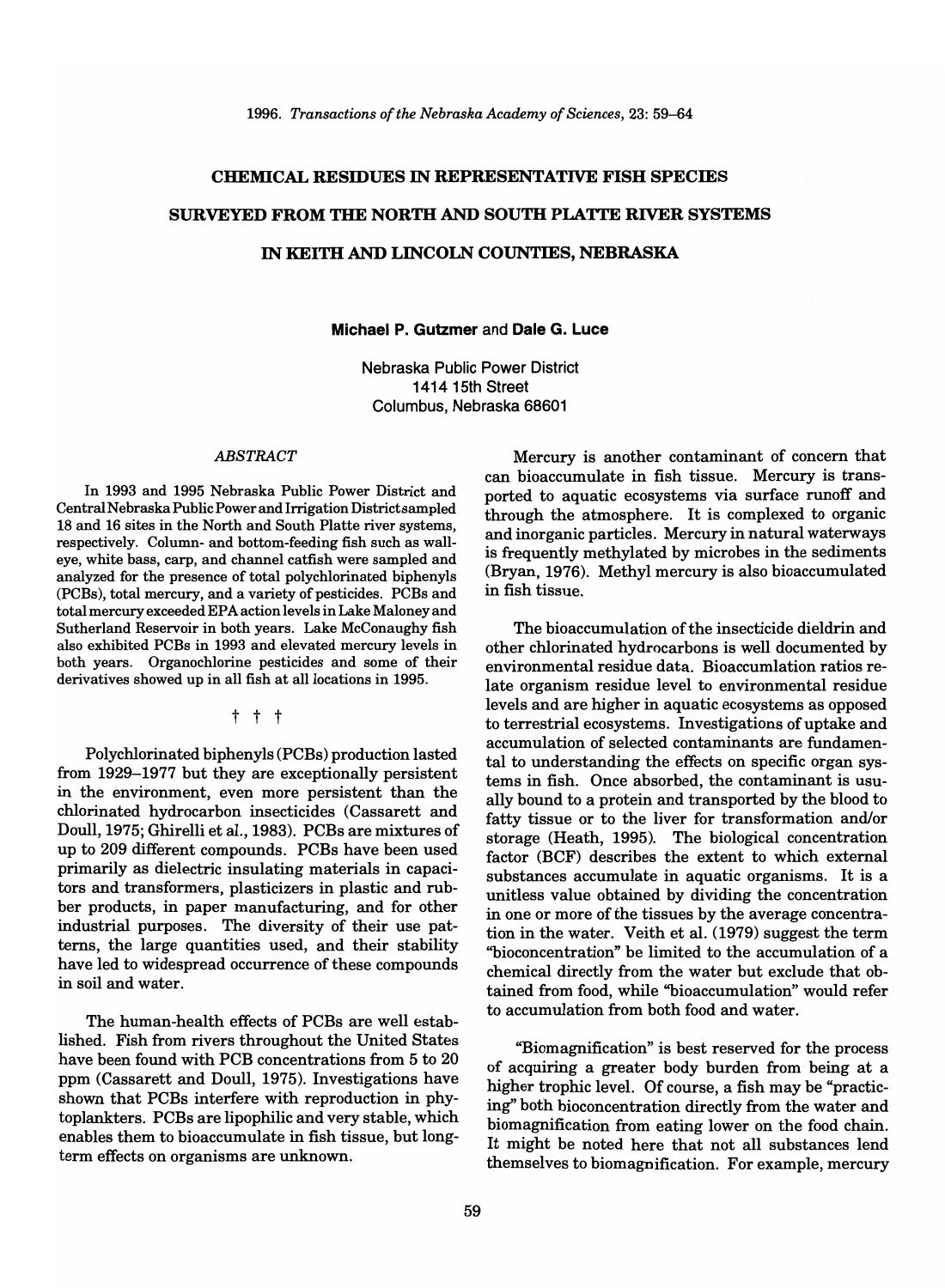

Figure 1. Fish sampling locations for contaminant analysis.

biomagnifies easily, whereas cadmium and lead seemingly do not; nor do the body concentrations of the latter two metals increase with age or size of the fish as does mercury (Spry and Wiener, 1991). Moreover, fish eliminate methyl mercury very slowly compared to uptake rate (McKim et aI., 1976).

The Nebraska Department of Environmental Quality (NDEQ) and the Nebraska Department of Health (NDOH) issued fish-consumption advisories in 1993 for several water bodies in Nebraska. Three water bodied operated by Nebraska Public Power District (NPPD) and Central Nebraska Public Power and Irrigation District (CNPPID) were included in the advisory list (i. e., Sutherland Reservoir, Lake McConaughy, and the South Platte River near Paxton). These advisories were based on PCB in fish tissues which exceeded the Environmental Protection Agency (EPA) action level (0.046 mg/kg). Other advisories in Nebraska were based upon high levels of mercury and dieldrin.

NPPD and CNPPID initially conducted fish-tissue sampling and analysis in 1993 because of advisories issued by state regulatory agencies and overall concern for the waterways within FERC Projects 1835 (NPPD) and 1417 (CNPPID). The survey provided a comprehensive sample of fish throughout the water bodies associated with the Projects and the Platte River system. The survey also examined contaminant levels in several species of fish (the advisories were based upon samples from only channel catfish and carp). Columnand bottom-feeding species observed in this study were

channel catfish, *Ictalurus punctatus;* carp, *Cyprinus carpio;* walleye, *Stizostedion vitreum;* white bass, *Morone chrysops;* and white sucker, *Catostomus commersoni.* 

The presence of PCBs and their derivatives as well as mercury and dieldrin are a well-documented condition in many water bodies in the state of Nebraska (Callam et aI., 1995). Contaminant sampling was similar in 1993 and 1995. The major objectives of this study were to: 1) analyze tissue for PCBs, mercury, and dieldrin from fish collected from the FERC Project 1835; 2) determine if contaminants are present in fish in the North and South Platte rivers upstream from Project 1835; and 3) evaluate similarities and differences in fish tissue concentrations collected in 1993 versus 1995.

#### **STUDY AREA AND METHODS**

The study area is located in Keith and Lincoln counties of Nebraska. NPPD's FERC Project 1835 includes a diversion structure on the North Platte River at Lake Ogallala near Keystone, Nebraska, and a diversion on the South Platte River between the towns of Paxton and Roscoe. The supply canals from these structures join south of the South Platte River near Paxton to form the Sutherland Supply Canal, which flows east to Sutherland Reservoir. Water from Sutherland Reservoir is conveyed to Lake Maloney and then through a canal to the North Platte Hydro Unit (Fig. 1). This powerhouse discharges water into a tailrace that empties into the South Platte River ap-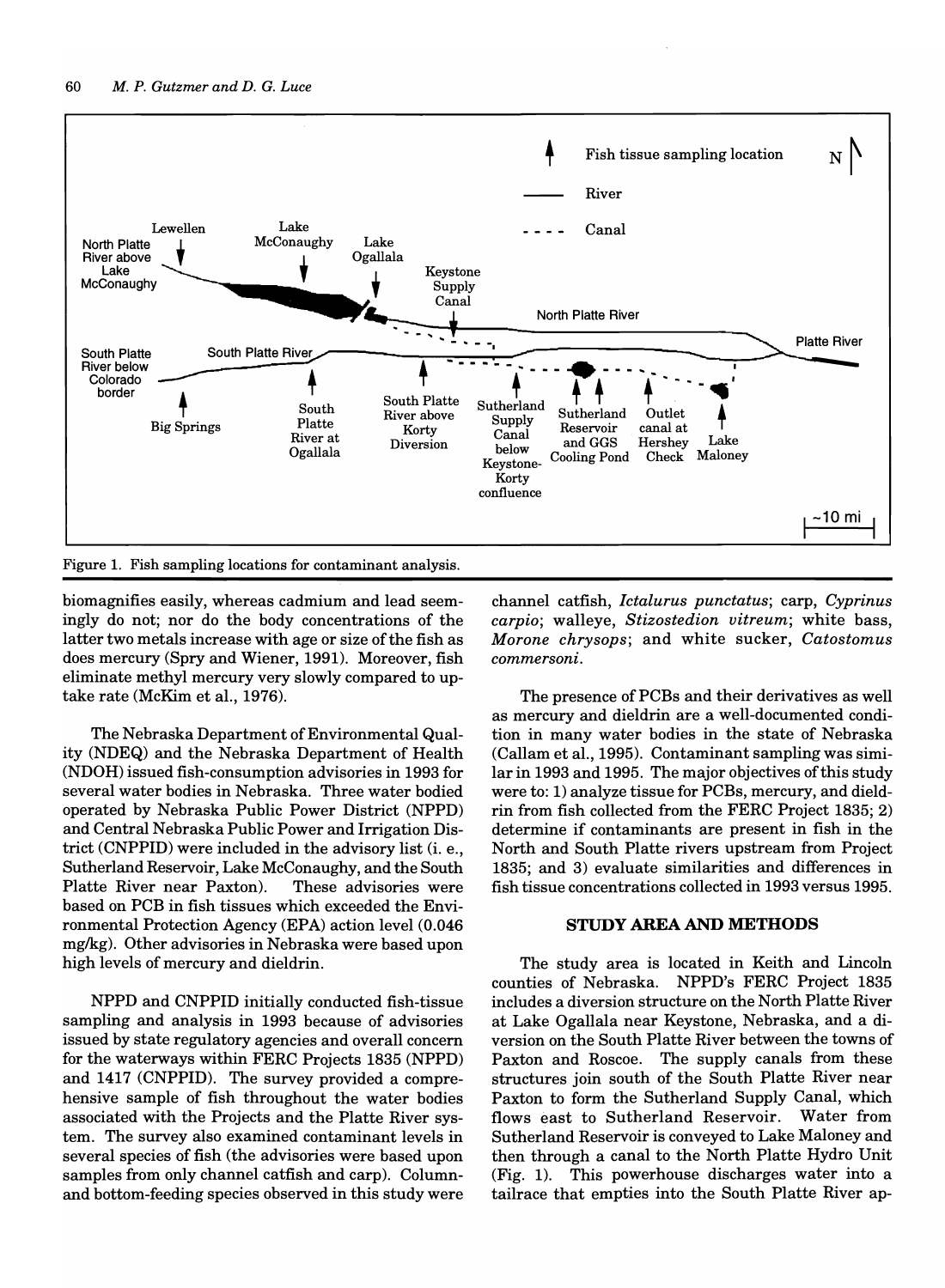| over the Hg action level of 0.25 mg/kg; # indicates a value over the PCB action level of 0.046 mg/kg. |                |                   |          |  |  |  |
|-------------------------------------------------------------------------------------------------------|----------------|-------------------|----------|--|--|--|
| Sample                                                                                                |                | <b>Total PCBs</b> | Total Hg |  |  |  |
| Location                                                                                              | <b>Species</b> | (mg/kg)           | (mg/kg)  |  |  |  |
| Johnson Reservoir                                                                                     | white bass     |                   | 0.16     |  |  |  |

Johnson Reservoir channel catfish U 0.08 Jeffrey Reservoir white bass 0.090# 0.40\* Jeffrey Reservoir channel catfish 0.100# 0.45\* Lake Maloney **1.150 malleyers** walleye **1.150 malleyers** 1.150 magnetic method of  $\theta$ .05 Lake Maloney **channel catfish 6.058#** 0.11 Outlet Canal channel catfish 0.071# 0.17 Cooling Pond channel catfish U 0.06 Sutherland Reservoir and the walleye the walleye the U 0.06 Sutherland Reservoir channel catfish 0.063# 0.14 Supply Canal Carp carp Canal Carp Canal Carp Canal Carp Canal Carp Canal Carp Canal Carp Canal Carp Canal Carp Canal Carp Canad Carp Canad Carp Canad Carp Canad Carp Canad Carp Canad Carp Canad Carp Canad Carp Canad Carp C South Platte River - Korty carp carp carp 0.095# 0.16 South Platte River - Ogallala carp carp COM U 0.16 South Platte River - Big Springs carp Carp U 0.16 Lake McConaughy (dam) walleye U 0.20 Lake McConaughy (dam) white bass 0.040 0.37\* Lake McConaughy (dam) channel catfish 0.040 0.08 Lake Ogallala **channel catfish** 0.011 0.23

Table 1. Concentrations of Total PCBs and Total Mercury by NPPD and CNPPID in 1993. U = undetected; \* indicates a value over the Hg action level of 0.25 mg/kg; # indicates a value over the PCB action level of 0.046 mg/kg.

proximately three miles upstream from its confluence with the North Platte River

In 1993 NPPD and CNPPID jointly sampled and analyzed fish tissue taken from Jeffrey and Johnson reservoirs, which are formed from water diverted from the North Platte River. Twelve sites were sampled in 1993 (Table 1) and eight sites were sampled in 1995 (Table 2). Jeffrey and Johnson reservoirs and the South Platte River at Big Springs were not sampled in 1995 because they were determined to be representative of the various water bodies in the region and provide some explanation of the chemicals found bioconcentrated in fish samples collected by NDEQ. Fish at all locations were collected with one or a combination of methods such as gillnetting, electroshocking, seining, and/or hook and line.

Each sample consisted of three to five fish of the same species from the respective sampling sites. Fillets were taken from the edible portions of the fish sampled. Length and weight measurements of each fish used in a composite were recorded on a field sheet. As required, carp and walleye ranging from 16 to 21 inches in total length were used in the composite samples. When carp could not be collected, channel catfish, white bass, and white sucker which fell within a size range from 14 to 21 inches were used. In all samples, the total length of the smallest specimen was not to be less than 75 percent of the total length of the longest specimen. For non-carp samples the weights of fish used were required to range from  $\frac{3}{4}$  pound to 4 pounds. Aluminum foil was used to wrap the composite sample of fish, which was placed in a plastic bag, labeled, and cooled with ice. Fish were filleted in the field, with the scales removed from scaled fish and skin removed from the ictalurids. Samples were frozen as soon as possible after collection. All samples collected by NPPD were analyzed by Barringer Laboratories of Golden, Colorado. Duplicate samples were collected in 1993 and 1995. The parameters analyzed, methodology (see Environmental Protection Agency, 1987), and detection limits utilized by the analytical laboratory were as follows:

| <b>Parameter</b>                              | Methodology        | <b>Detection Limit</b> |
|-----------------------------------------------|--------------------|------------------------|
| PCBs (Arochlors<br>1242, 1248,<br>1254, 1260) | <b>EPA 8080</b>    | $30 \mu g/kg$          |
| Chlordane isomers                             | <b>EPA 8080</b>    | $10 \mu g/kg$          |
| Dieldrin                                      | <b>EPA 8080</b>    | $1.3 \mu$ g/kg         |
| Mercury                                       | EPA 245.1          | $40 \mu g/kg$          |
|                                               | $(HNO3$ digestion) |                        |

#### RESULTS

A total of 18 samples were collected throughout the Project waters and the Platte River system in 1993 (Table 1). The analyses indicated that some columnfeeding species did contain PCBs in excess of the EPA action level. A white bass composite sample from Jef-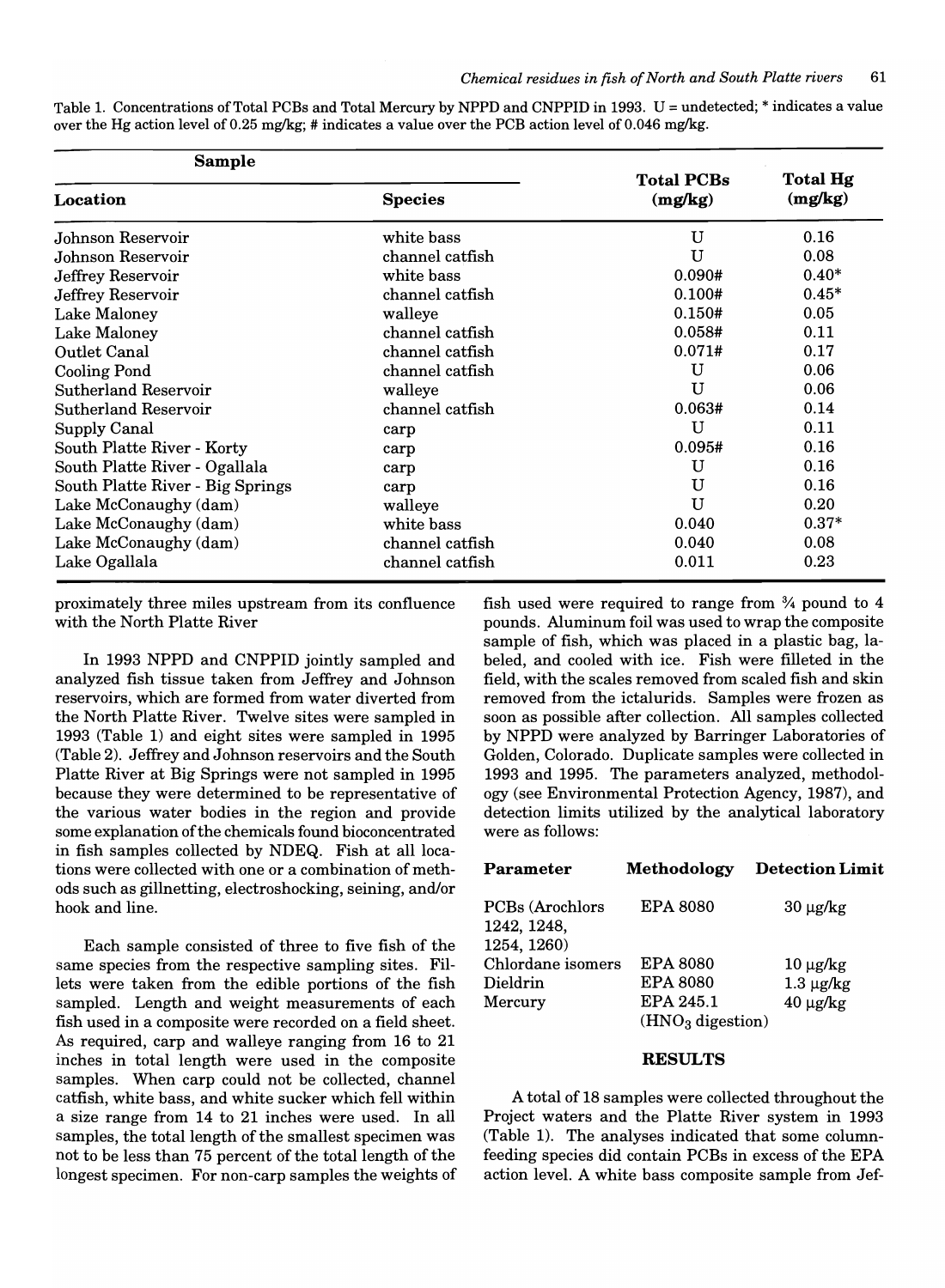| <b>Sample</b>                 |                 |                              |                     |  |
|-------------------------------|-----------------|------------------------------|---------------------|--|
| Location                      | <b>Species</b>  | <b>Total PCBs</b><br>(mg/kg) | Total Hg<br>(mg/kg) |  |
| Lake Maloney                  | channel catfish | 0.055#                       | U                   |  |
| Lake Maloney                  | walleye         | U                            | $1.6*$              |  |
| Lake Maloney                  | white bass      | 0.027                        | 0.1                 |  |
| Outlet Canal                  | channel catfish | 0.093#                       | U                   |  |
| <b>Cooling Pond</b>           | channel catfish | 0.048#                       | 0.1                 |  |
| Sutherland Reservoir          | channel catfish | 0.079                        | U                   |  |
| Sutherland Reservoir          | walleye         | U                            | U                   |  |
| North Platte River            | carp            | U                            | 0.1                 |  |
| Lake McConaughy (Otter Creek) | channel catfish | U                            | U                   |  |
| Lake McConaughy (Otter Creek) | white bass      | U                            | 0.2                 |  |
| Lake McConaughy (near dam)    | smallmouth bass | U                            | $0.2\,$             |  |
| Lake McConaughy (near dam)    | channel catfish | U                            | U                   |  |
| Lake McConaughy (near dam)    | walleye         | U                            | 0.1                 |  |
| Lake Ogallala                 | channel catfish | U                            | U                   |  |
| Lake Ogallala                 | walleye         | U                            | U                   |  |
| Lake Ogallala                 | white sucker    | U                            | U                   |  |

Table 2. Concentrations of Total PCBs and Total Mercury sampled in fish tissue by NPPD in 1995. U = undetected; \* indicates a value over the Hg action level of 0.25 mg/kg; # indicates a value over the PCB action level of 0.046 mg/kg.

frey Reservoir contained 0.09 mg/kg total PCBs. A walleye sample from Lake Maloney contained 0.15 mg/ kg, which far exceeds the 0.046 mg/kg EPA action level. Channel catfish from Jeffrey Reservoir (0.1 mg/kg), Lake Maloney (0.058 mg/kg), and Sutherland Reservoir (0.063 mg/kg) were also in excess of EPA action levels. Carp sampled from the South Platte River upstream from the Korty Diversion contained PCBs at 0.095 mg/kg. Total mercury was found to be in excess of the EPA action level in a white bass  $(0.40 \,\text{mg/kg})$  and channel catfish (0.1 mg/kg) from Jeffrey Reservoir. Lake McConaughy had a white bass sample that contained 0.37 mg/kg total mercury. During the 1993 survey, water and sediment samples were collected from Sutherland Reservoir and the Gerald Gentleman Station (GGS) cooling pond. These samples revealed no PCB contamination (Gutzmer and Harris, 1995).

A total of 16 samples were collected in 1995 (Table 2). The analyses indicated that some column-feeding species (carp as well as channel catfish) did contain PCBs in excess of the EPA action level. Channel catfish from Lake Maloney (0.055 mg/kg), the outlet canal (0.097 mg/kg), cooling pond (0.048 mg/kg), and Sutherland Reservoir (0.079 mg/kg) contained PCBs in excess of the EPA action level (0.046 mg/kg). These samples also had mercury in excess of the EPA action level from a walleye sample (1.6 mg/kg) in Lake Maloney. Elevated levels of mercury were also found in white bass (0.2 mg/kg) smallmouth bass (0.2 mg/kg) and walleye (0.1 mg/kg) in Lake McConaughy. Pesticide analysis revealed 4.7–140 micrograms per kilogram  $(\mu g/kg)$  of 4.4'-DDE (Dieldrin) in all fish sampled (Table 3), which is below the action level of  $1029 \mu g/kg$  for DDE.

### **DISCUSSION**

PCB levels in excess of the action level were found in channel catfish collected from both Lake Maloney and Sutherland Reservoir in 1993 and 1995. Lake Maloney walleye had PCBs and mercury detected in their tissue in 1993 but were not above action levels, but in 1995, Lake Maloney walleye had mercury in excess of the action level of 0.25 mg/kg. Lake McConaughy and Lake Ogallala had fish samples with PCBs detected, however they did not exceed EPA action levels.

Mercury was detected in fish tissue in both 1993 and 1995. Mercury particulates from air emissions at GGS may have accounted for some of the mercury concentrations noted in fish from Lake Maloney both years. Plumes from NPPD's Gerald Gentleman Station's stacks have been observed moving in an eastward direction and could be a factor. Fly ash used for road and bank stabilization around Sutherland Reservoir may also contain elevated mercury concentrations and could contribute to mercury bioconcentration. Traces of mercury were also detected in fish samples both years above GGS in Lake McConaughy (all fish samples in 1993 and in walleye and small mouth bass in 1995). However, mercury has been observed in several Nebraska lakes and streams (Callam, 1994), leading one to identify mercury accumulation in fish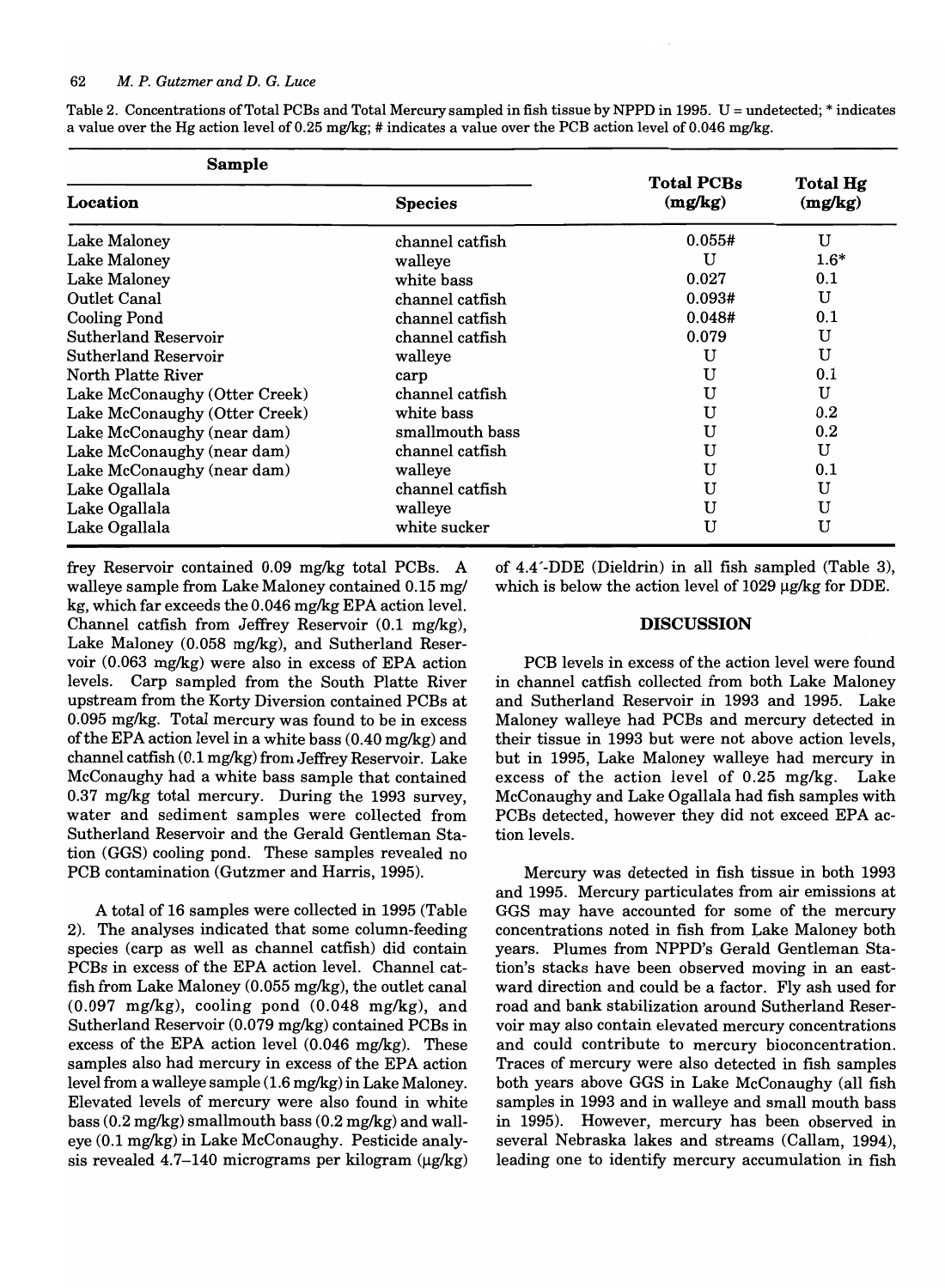|                           | Lake<br><b>Maloney</b><br><b>Channel</b><br>catfish | Lake<br><b>Maloney</b><br><b>Walleye</b> | Lake<br><b>Maloney</b><br>White<br>bass | Outlet<br>Canal<br><b>Channel</b><br>catfish | Cooling<br>Pond<br><b>Channel</b><br>catfish | Suth.<br>Res.<br><b>Channel</b><br>catfish | <b>Suth</b><br>Res.<br><b>Walleye</b> | <b>Method</b><br><b>Detection</b><br><b>Level</b> |
|---------------------------|-----------------------------------------------------|------------------------------------------|-----------------------------------------|----------------------------------------------|----------------------------------------------|--------------------------------------------|---------------------------------------|---------------------------------------------------|
|                           |                                                     |                                          |                                         |                                              |                                              |                                            |                                       |                                                   |
| Analyte mg/kg             | $\mathbf U$                                         | $\mathbf U$                              | $\mathbf U$                             | $\mathbf U$                                  | $\mathbf U$                                  | $\mathbf U$                                | $\mathbf U$                           | 2.5                                               |
| Aldrin                    | $\mathbf U$                                         | U                                        | $\mathbf U$                             | U                                            | U                                            | $\mathbf U$                                | $\mathbf U$                           | 2.5                                               |
| Alpha-BHC                 | U                                                   | $\mathbf U$                              | $\mathbf U$                             | $\mathbf U$                                  | $\mathbf U$                                  | $\mathbf U$                                | $\mathbf U$                           | 2.5                                               |
| Beta-BHC                  | U                                                   | U                                        | U                                       | $\mathbf U$                                  | $\mathbf U$                                  | $\mathbf U$                                | $\mathbf U$                           | 2.5                                               |
| Gamma-BHC/Lindane         | U                                                   | U                                        | U                                       | $\mathbf U$                                  | U                                            | U                                          | $\mathbf U$                           | 2.5                                               |
| Delta-BHC                 | $\mathbf U$                                         | $\mathbf U$                              | U                                       | $\mathbf U$                                  | $\mathbf U$                                  | $\mathbf U$                                | $\mathbf U$                           | 25                                                |
| Chlordane                 | U                                                   | $\mathbf U$                              | $\mathbf U$                             | $\mathbf U$                                  | U                                            | U                                          | $\mathbf U$                           | 2.5                                               |
| Alpha-Chlordane           | 4.3                                                 | U                                        | U                                       | U                                            | U                                            | $\mathbf U$                                | $\mathbf U$                           | 2.5                                               |
| Gamma-Chlordane           | $\mathbf U$                                         | $\mathbf U$                              | $\mathbf U$                             | $\mathbf U$                                  | $\mathbf U$                                  | U                                          | $\mathbf U$                           | 2.5                                               |
| Alpha-Chlordene           | $\mathbf U$                                         | $\mathbf U$                              | $\mathbf U$                             | $\mathbf U$                                  | $\mathbf U$                                  | $\mathbf U$                                | $\mathbf U$                           | 2.5                                               |
| Gamma-Chlordene           | $\mathbf U$                                         | $\mathbf U$                              | $\mathbf U$                             | $\mathbf U$                                  | U                                            | U                                          | $\mathbf U$                           | 5.0                                               |
| $4.4'$ -DDD               | U                                                   | $\mathbf U$                              | 5.7                                     | 13                                           | 6.9                                          | 17                                         | $\mathbf U$                           | 5.0                                               |
| $4.4'$ -DDE               | 4.7                                                 | 7.8                                      | 21                                      | 110                                          | 60                                           | 140                                        | 17                                    | 5.0                                               |
| $4.4'$ -DDT               | U                                                   | $\mathbf U$                              | $\mathbf U$                             | $\mathbf U$                                  | $\mathbf U$                                  | $\mathbf U$                                | $\mathbf U$                           | 5.0                                               |
| Dieldrin                  | U                                                   | U                                        | $\mathbf U$                             | $\mathbf U$                                  | U                                            | $\mathbf U$                                | $\mathbf U$                           | 2.5                                               |
| Endosulfan I              | U                                                   | U                                        | $\mathbf U$                             | $\mathbf U$                                  | U                                            | U                                          | $\mathbf U$                           | 2.5                                               |
| Endosulfan II             | U                                                   | $\mathbf U$                              | $\mathbf U$                             | $\mathbf U$                                  | U                                            | U                                          | $\mathbf U$                           | 5.0                                               |
| <b>Endosulfan Sulfate</b> | U                                                   | U                                        | $\mathbf U$                             | $\mathbf U$                                  | U                                            | U                                          | $\mathbf U$                           | 5.0                                               |
| Endrin                    | U                                                   | U                                        | $\mathbf U$                             | $\mathbf U$                                  | U                                            | $\mathbf U$                                | $\mathbf U$                           | 5.0                                               |
| Endrin Aldehyde           | U                                                   | $\mathbf U$                              | $\mathbf U$                             | $\mathbf U$                                  | U                                            | $\mathbf U$                                | $\mathbf U$                           | 5.0                                               |
| <b>Endrin Ketone</b>      | U                                                   | $\mathbf U$                              | $\mathbf U$                             | $\mathbf U$                                  | $\mathbf U$                                  | $\mathbf U$                                | $\mathbf U$                           | 5.0                                               |
| Heptachlor                | U                                                   | $\mathbf U$                              | U                                       | $\mathbf U$                                  | U                                            | U                                          | $\mathbf U$                           | 2.5                                               |
| Heptachor Epoxide         | $\mathbf U$                                         | $\mathbf U$                              | $\mathbf U$                             | $\mathbf U$                                  | $\mathbf U$                                  | $\mathbf U$                                | $\mathbf U$                           | 2.5                                               |
| Methoxychlor              | U                                                   | U                                        | $\mathbf U$                             | 86                                           | 73                                           | $\mathbf{U}$                               | $\mathbf U$                           | 25                                                |
| Cis-Nonachlor             | U                                                   | $\mathbf U$                              | $\mathbf U$                             | $\mathbf U$                                  | U                                            | $\mathbf U$                                | $\mathbf U$                           | 2.5                                               |
| Trans-Nonachlor           | U                                                   | U                                        | $\mathbf U$                             | $\mathbf U$                                  | U                                            | $\mathbf U$                                | $\mathbf U$                           | 2.5                                               |
| Oxychlordane              | U                                                   | $\mathbf U$                              | $\mathbf U$                             | $\mathbf U$                                  | $\mathbf U$                                  | $\mathbf U$                                | U                                     | 2.5                                               |
| Toxphene                  | U                                                   | U                                        | $\mathbf U$                             | $\mathbf U$                                  | $\mathbf U$                                  | $\mathbf U$                                | U                                     | 250                                               |
| Clordene                  | U                                                   | $\mathbf U$                              | U                                       | U                                            | U                                            | U                                          | U                                     | 2.5                                               |

Table 3. Pesticide concentrations  $(\mu g / kg)$  sampled in fish tissue by NPPD in 1995.

flesh as a regional, not a local problem.

Limited data (Veith et aI., 1979) suggest that within a species, age and body size have little effect on BCF of various chemical residues like PCBs and mercury. However, an increase in temperature increases the BCF approximately twofold for each  $10^{\circ}$ C difference, and an oscillating temperature causes more uptake than one which is constant. One would expect more constant temperatures and less daily oscillation in Sutherland Reservoir because of induced thermal effects by Gerald Gentleman electric power generation station. This should lead to less PCB and mercury accumulation, but our data suggest the contrary.

The organochlorine pesticide 4,4'-DDE was found in all fish at all locations. Organochlorine pesticides have been shown to elicit histopathological effects to fish livers and in acute concentrations cause a slowing (brachycardia) of the heart with an increase in ventilation (Cassarett and Doull, 1975). Another organochlorine, 4,4'-DDD, was found in fish at most locations, with the exception of walleye analyzed from Lake Maloney and Sutherland Reservoir. The only other chemical contaminants observed were alpha-chlordane in Lake Maloney channel catfish and methoxychlor in channel catfish in the cooling pond and outlet canal. The presence of these in various locations also indicates various contaminants are not coming from a single source.

The persistence of various chemicals in the environment is evident from our sample results, however no direct tie to NPPD operations could be made addressing the presence of these throughout the system. The documentation of all the chemicals found above the Station in Lake McConaughy indicates various chemical residues continue to be present in column- and bottom-feeding fish throughout the entire Platte River system in western Nebraska.